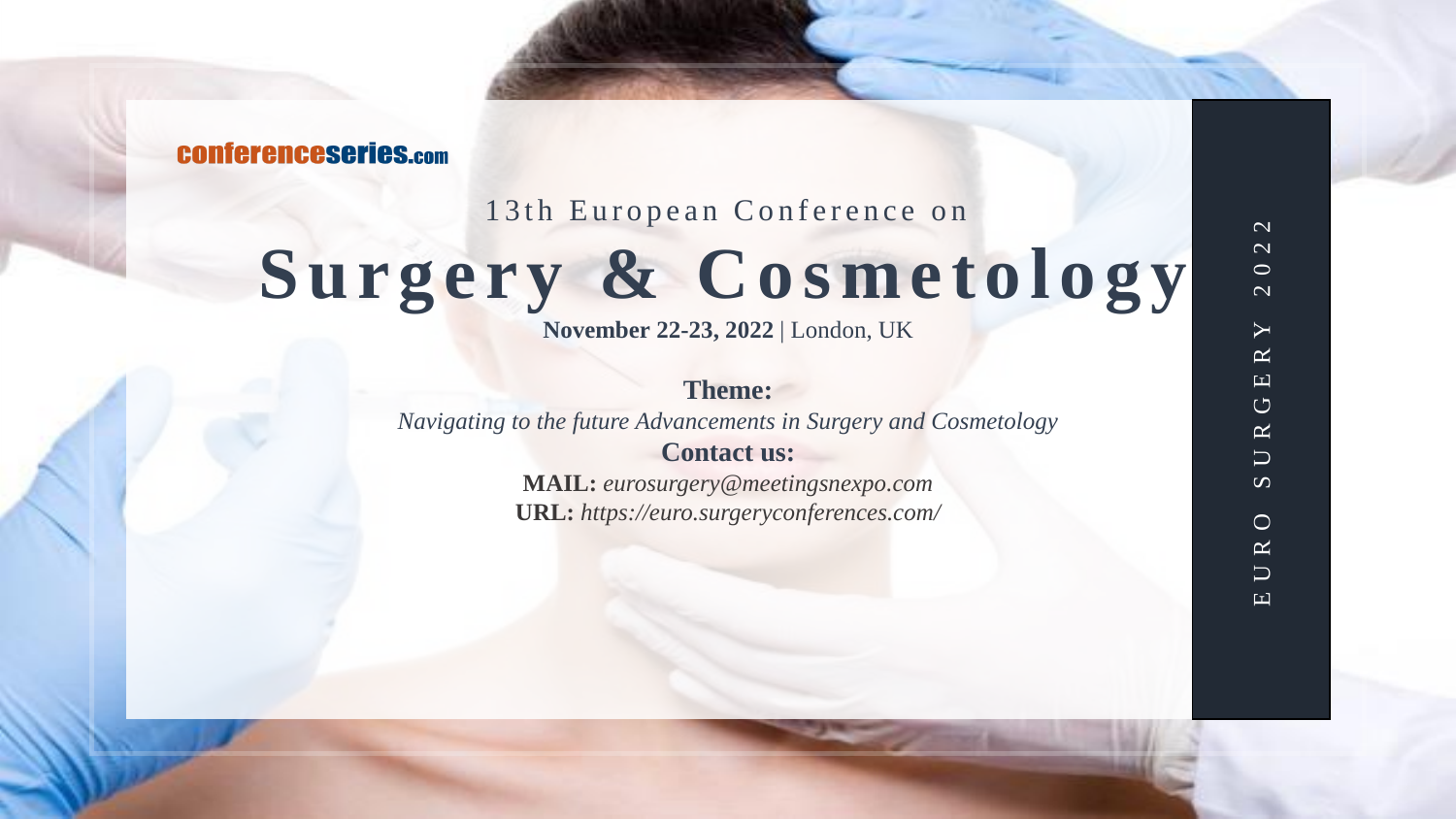# **CONferenceseries.com**

Meetings

**2** Days Of Scientific Exchange

**15+** Scientific Sessions

**80+** International Expert Faculty Members

> **20+** Exhibitors

## **B2B INVITATION**

**Dear Colleagues,**

Conference Series LLC LTD is delighted to welcome you for the Prestigious "13<sup>th</sup> European Conference on Surgery and Cosmetology" focusing on determination of various approaches in the field of Surgery and we are confident that you will enjoy the Scientific Program of this upcoming Conference. We look forward to see you. With Regards

**Euro Surgery 2022**

Operating Committee, Conference Series llc LTD

| <b>Editorial Board Members of Supporting Journals</b>                                                                                  |                                                                                                                                                       |                                                                                                                      |                                                                                                                                          |                                                                                                                                                                                        |
|----------------------------------------------------------------------------------------------------------------------------------------|-------------------------------------------------------------------------------------------------------------------------------------------------------|----------------------------------------------------------------------------------------------------------------------|------------------------------------------------------------------------------------------------------------------------------------------|----------------------------------------------------------------------------------------------------------------------------------------------------------------------------------------|
| Chesahna Kindred<br>University of Maryland,<br>USA.                                                                                    | <b>Ludwik Krzysztof</b><br><b>Branski</b><br>Assistant Professor,<br>Division of Plastic<br>Surgery<br>The University of Texas<br>Medical Branch, USA | <b>Hironobu Ihn</b><br>Vice President<br>Kumamoto University<br>Hospital, Japan                                      | <b>Raed Al-Delayme</b><br>Editor-in-Chief<br>Eastman Dental<br>Institutes for Oral<br>Health<br>University of Rochester<br>New York, USA | <b>Fabio Roccia</b><br>Professor<br>University of Nevada<br><b>Executive Editor</b><br><b>Assistant Professor</b><br>Department of Surgical<br>Science<br>University of Turin<br>Italy |
| Claudia Forina<br>Andreescu<br><b>Associate Professor</b><br>Department of Dentistry<br><b>Titu Maiorescu</b><br>University<br>Romania | Simone Verardi<br><b>Associate Professor</b><br>Department of Dentistry<br>University of<br>Washington<br>USA                                         | <b>Soldano Ferrone</b><br>Editor-in-Chief<br>Professor, Department<br>of Surgery<br>University of<br>Pittsburgh, USA | Mina Haghighi<br>Abyaneh,<br><b>MD</b><br>Resident, Department of<br>Pathology<br>Loma Linda University,<br><b>United States</b>         | Niroshan Sivathasan<br><b>Private Practice</b><br>Australia                                                                                                                            |

*https://euro.surgeryconferences.com/*